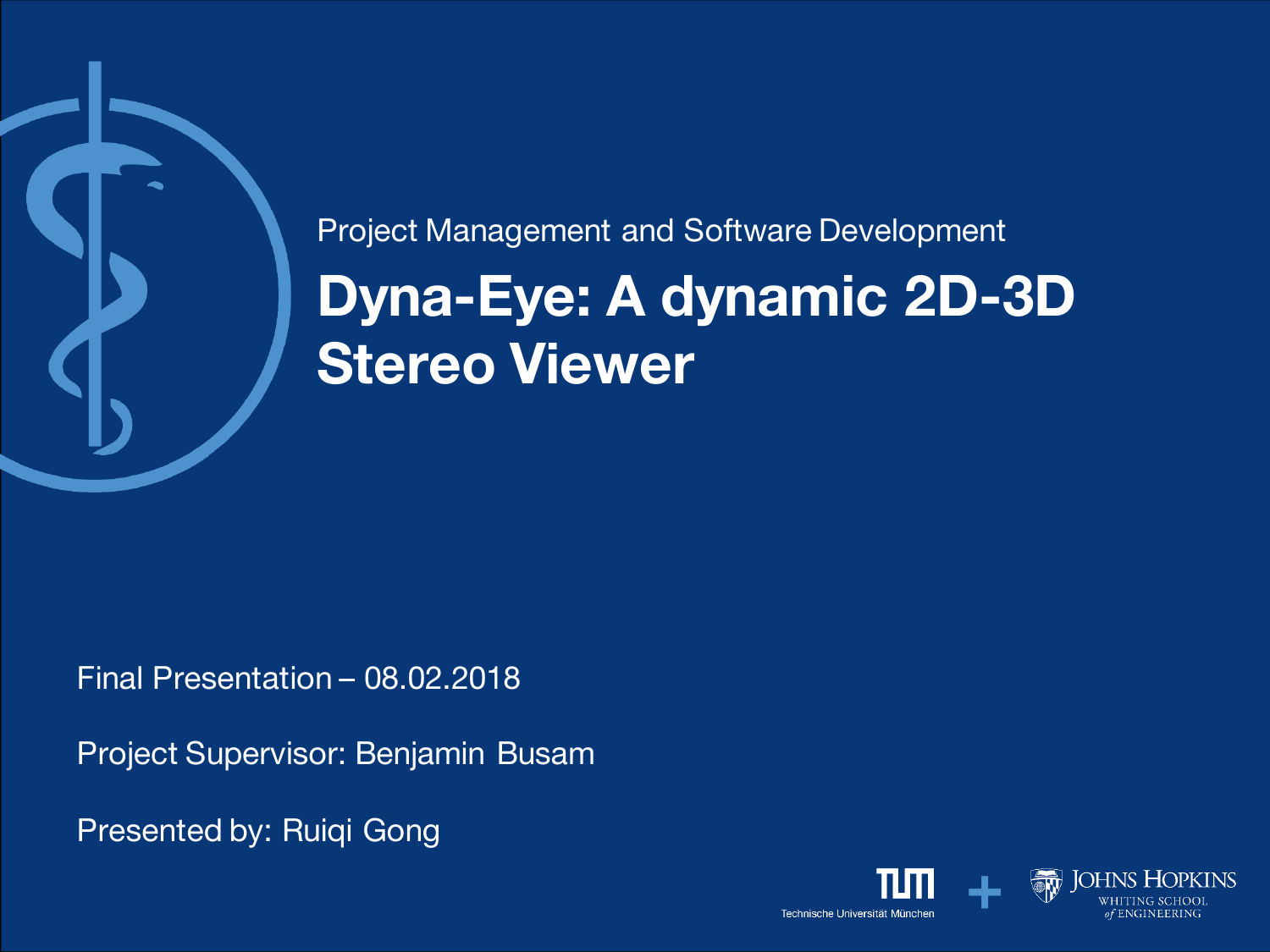#### **Recap**

• Stereo viewer with crossed eyes

[YouTube](https://www.youtube.com/watch?v=zBa-bCxsZDk). "3D without glasses, Cross-Eye HD" (07.11.2017)







[Donald Simanek](https://www.lhup.edu/~dsimanek/3d/view3d.htm). "How to view 3D without glasses". (05.11.2017)

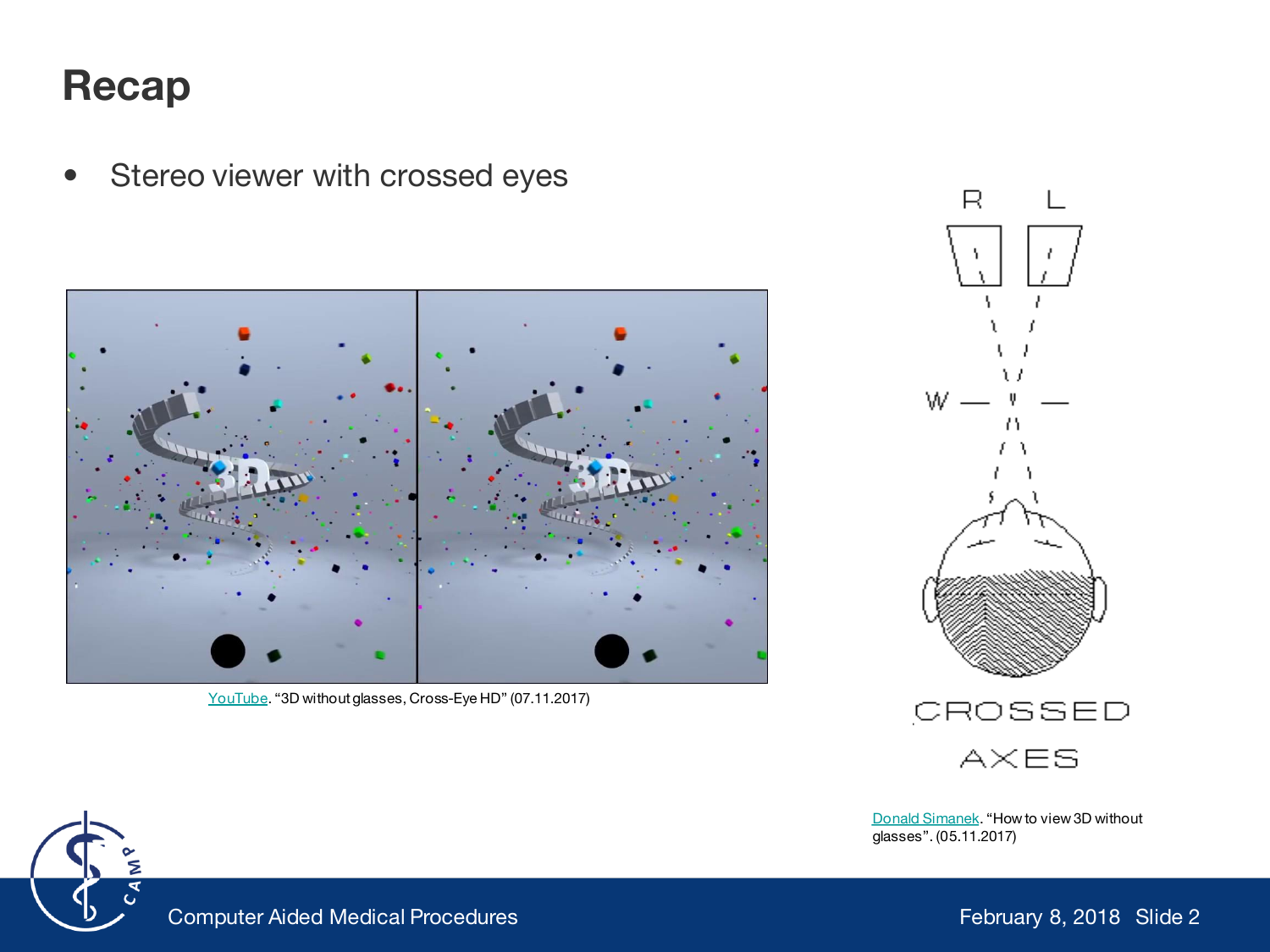# **Method: local model**

- Notation:
	- **e**: distance of two eyes
	- **f**: distance to focus point
- Preprocess:
	- Calculate centroid of the 3D model
	- Translate the object onto the origin
	- Normalize volume of the object



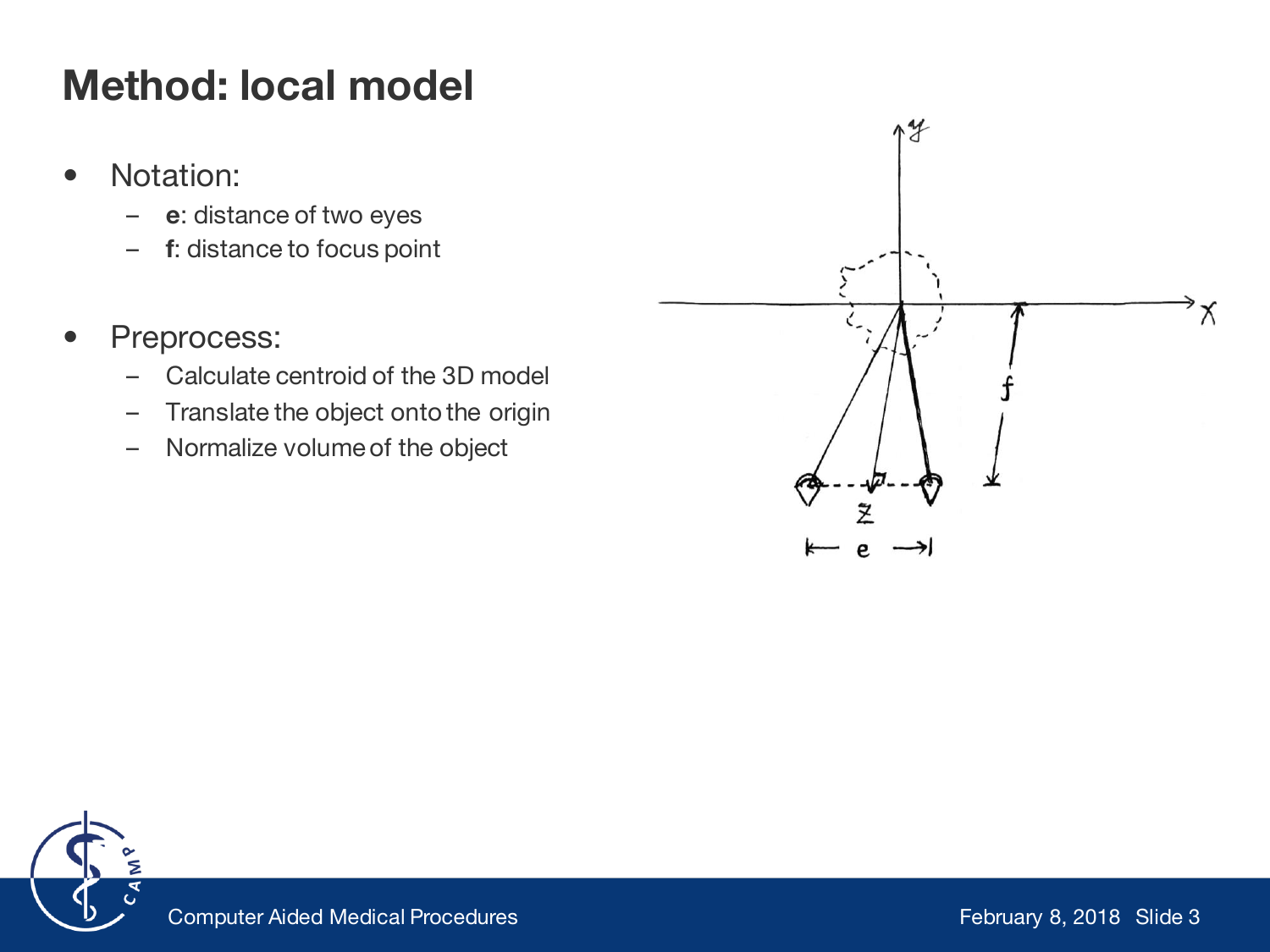# **Method: local model**

- Notation:
	- **e**: distance of two eyes
	- **f**: distance to focus point
- Preprocess:
	- Calculate centroid of the 3D model
	- Translate the object onto the origin
	- Normalize volume of the object
- Click! Click!
	- Take two pictures



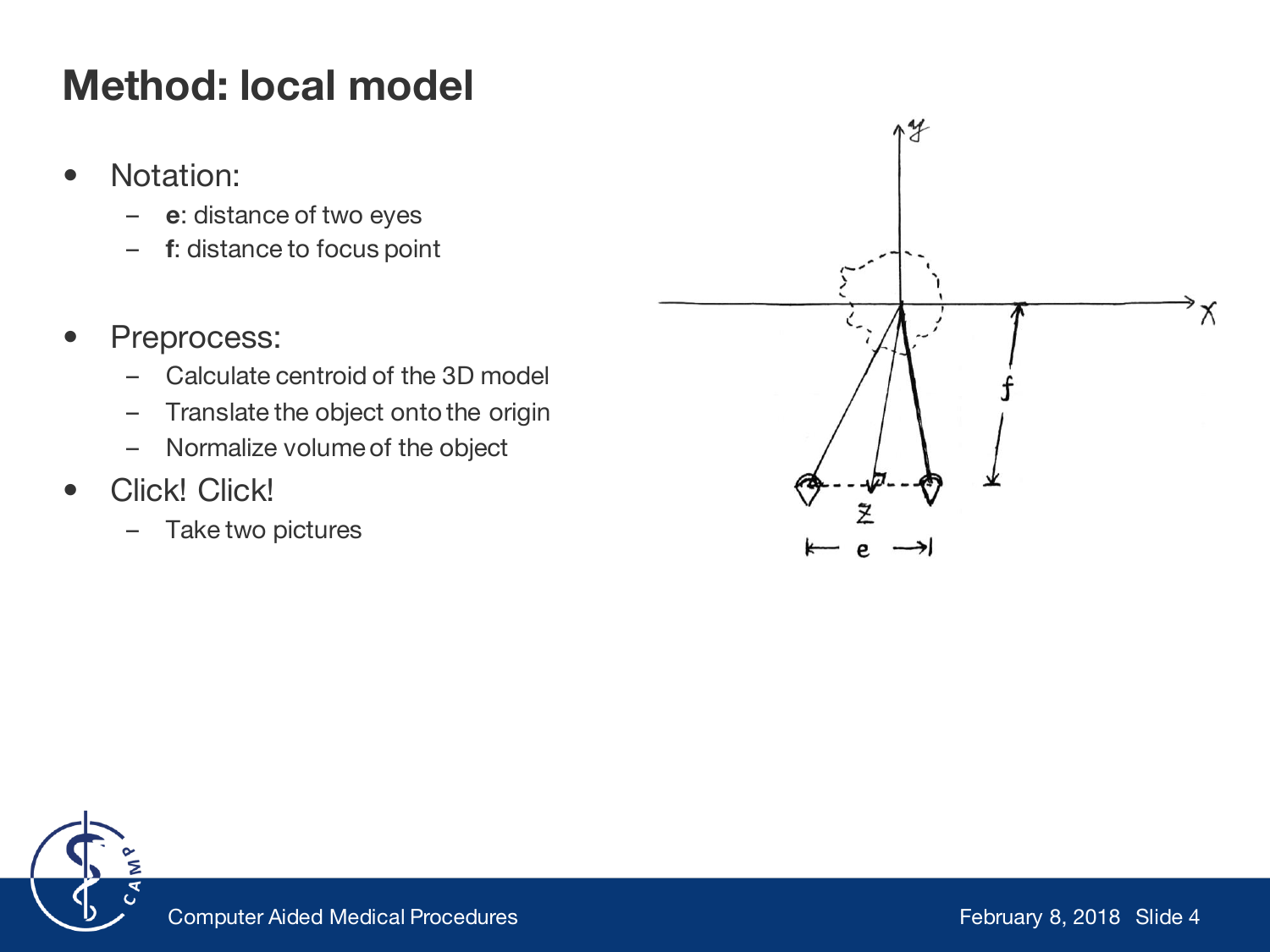# **Method: global model**

- Notation:
	- **l**: distance to screen
	- **Ws**: width of screen (in centimeters)
	- **x**: 3D model's position in viewport
- Split the window into two viewports
- Display "two pictures" on correct positions



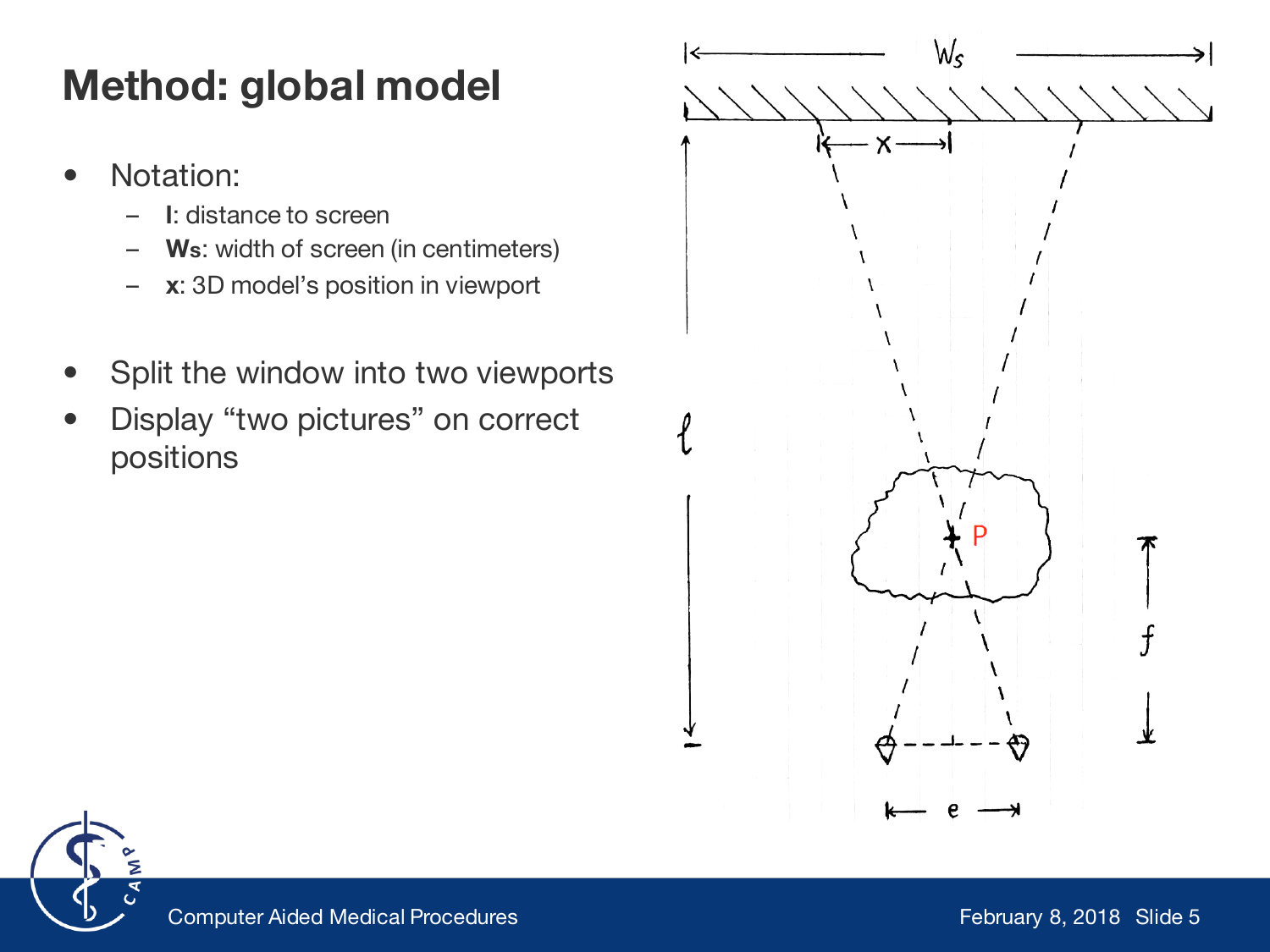# **Method: global model**

- Notation:
	- **l**: distance to screen
	- **Ws**: width of screen (in centimeters)
	- **x**: 3D model's position in viewport
- Split the window into two viewports
- Display "two pictures" on correct positions
- Shift "two pictures" according to the distance to focus point



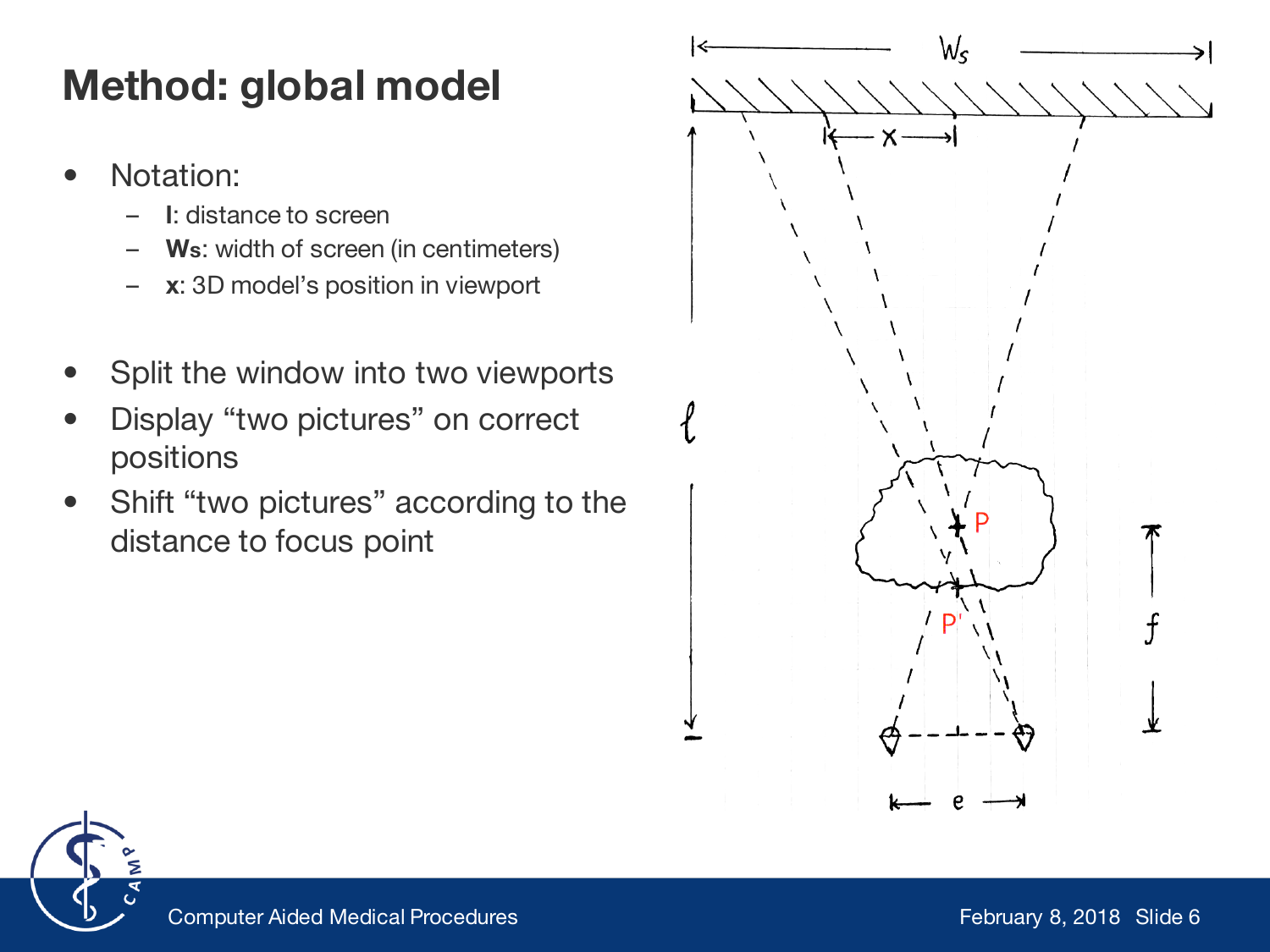# **Method: global model**

- Notation:
	- **l**: distance to screen
	- **Ws**: width of screen (in centimeters)
	- **x**: 3D model's position in viewport
- Split the window into two viewports
- Display "two pictures" on correct positions
- Shift "two pictures" according to the distance to focus point
	- Problematic: no "picture-shifting" function
	- Solution: achieved by shifting the cameras



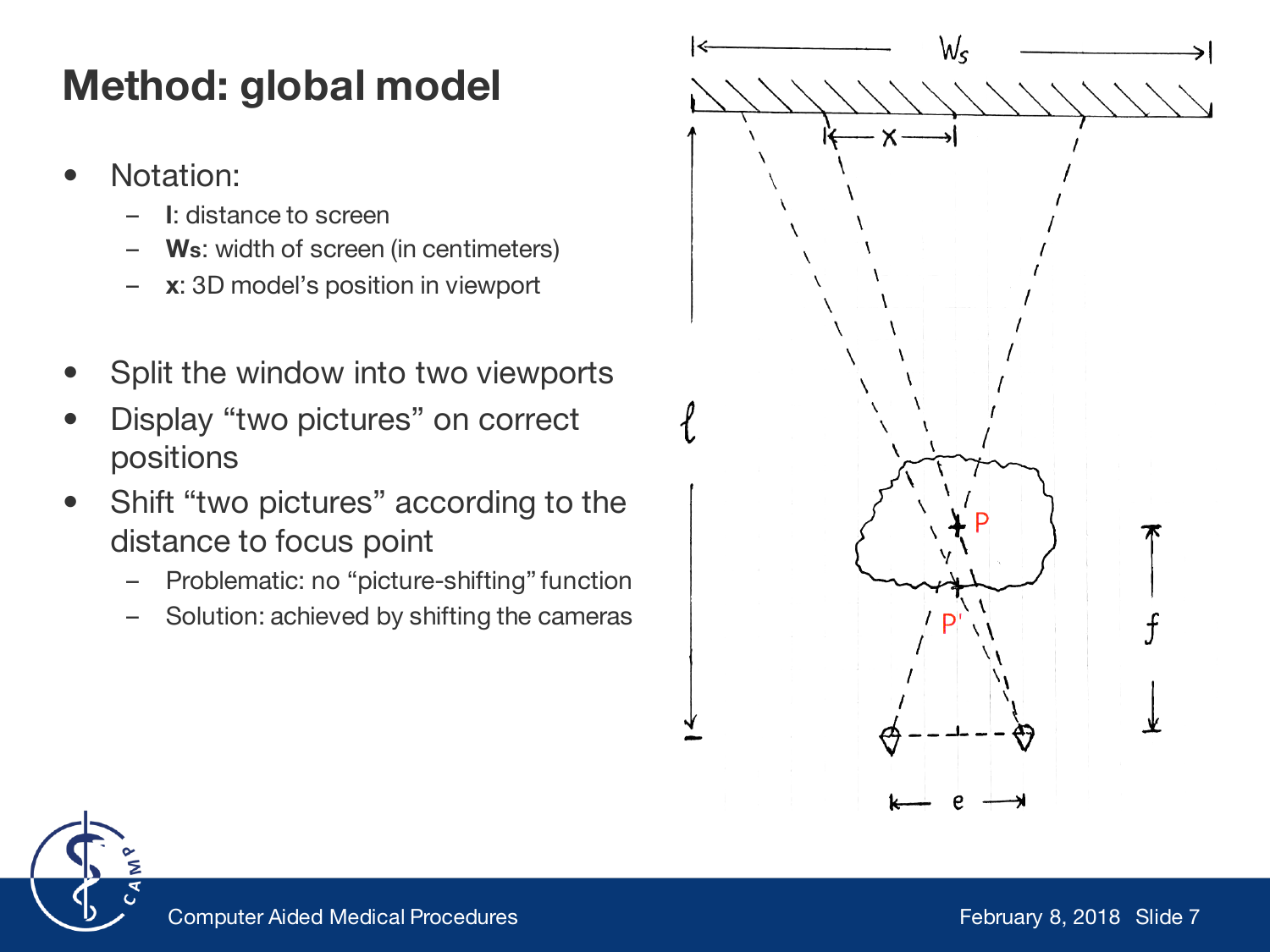## **Method: rotation compensation**

- Notation:
	- **Δx**: horizontal shift
	- **α**: angle of rotation
- Model is in 3D, and its image changes when the camera moves horizontally
- Rotate the model and let it face to the camera as before



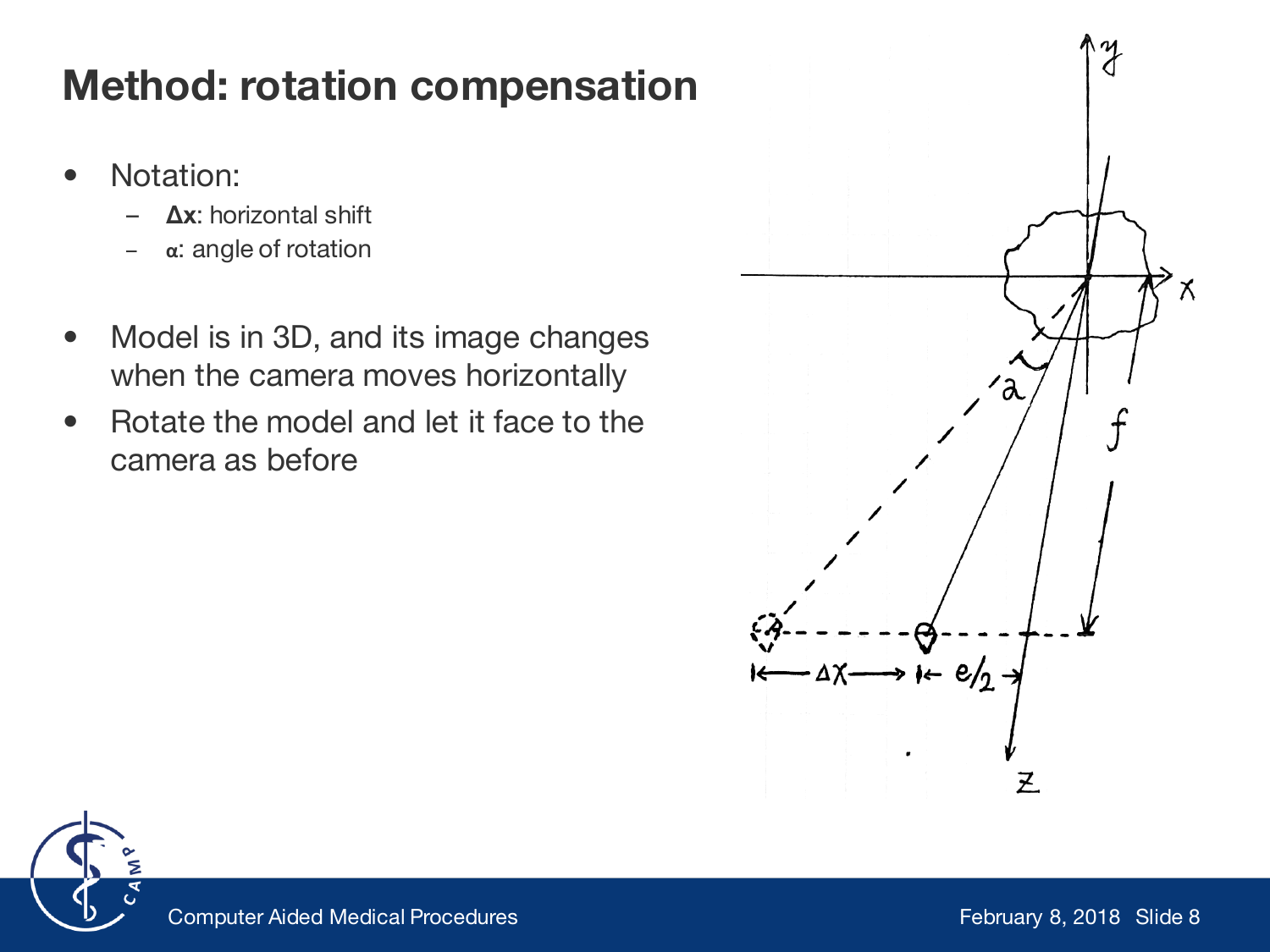## **UML Diagram**



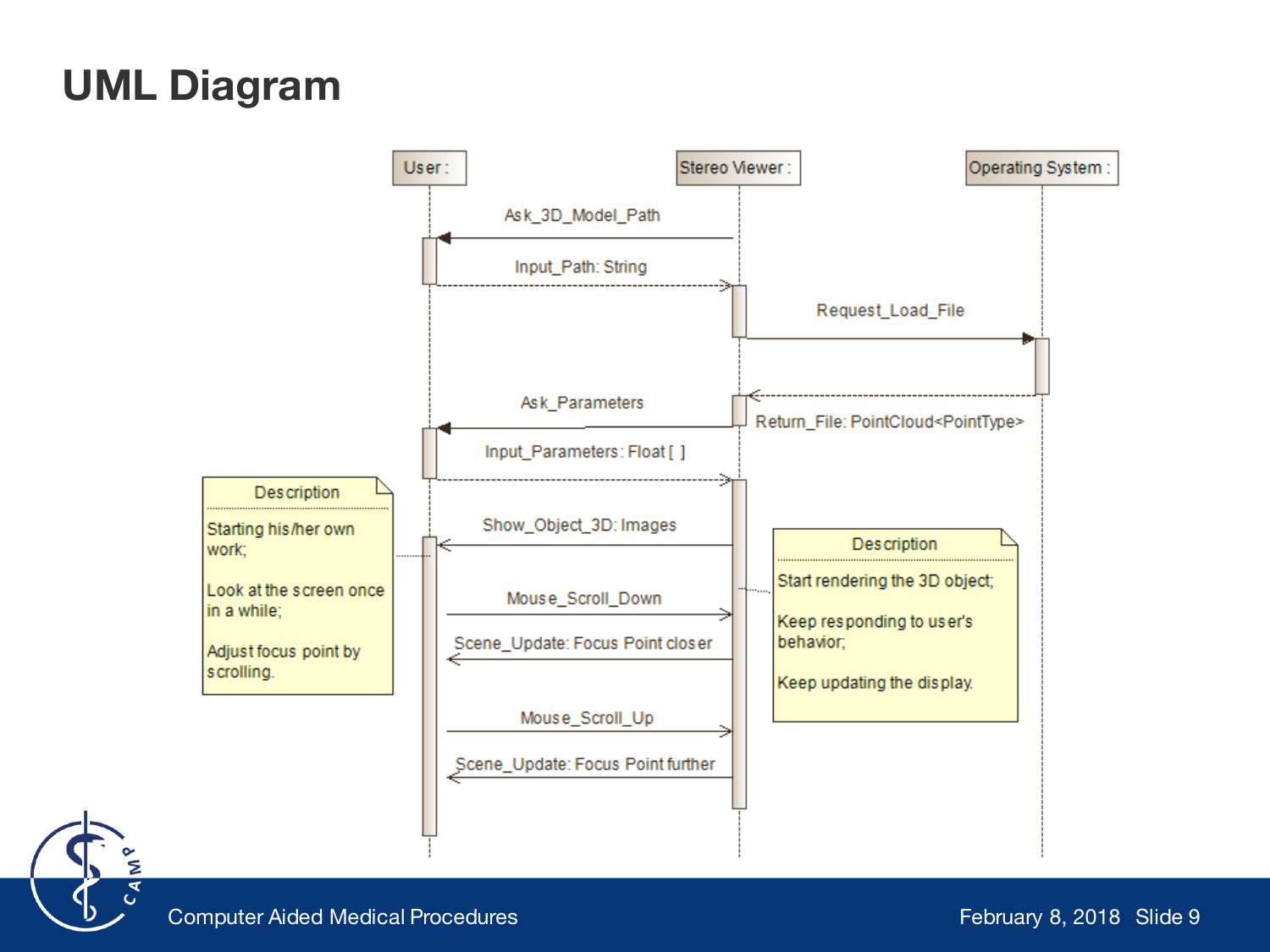### **Achievement**

- Gain knowledge of PCL, VTK and Cmake
- $\checkmark$  Build up the math model
- $\checkmark$  Implement the rendering pipeline from 3D model to binocular images
- Choose and create appropriate 3D models
- $\checkmark$  Implement the focus helper
- $\checkmark$  Correlate the focus helper with the 3D model
- $\checkmark$  **Runtime focus point movement (preliminarily completed)**



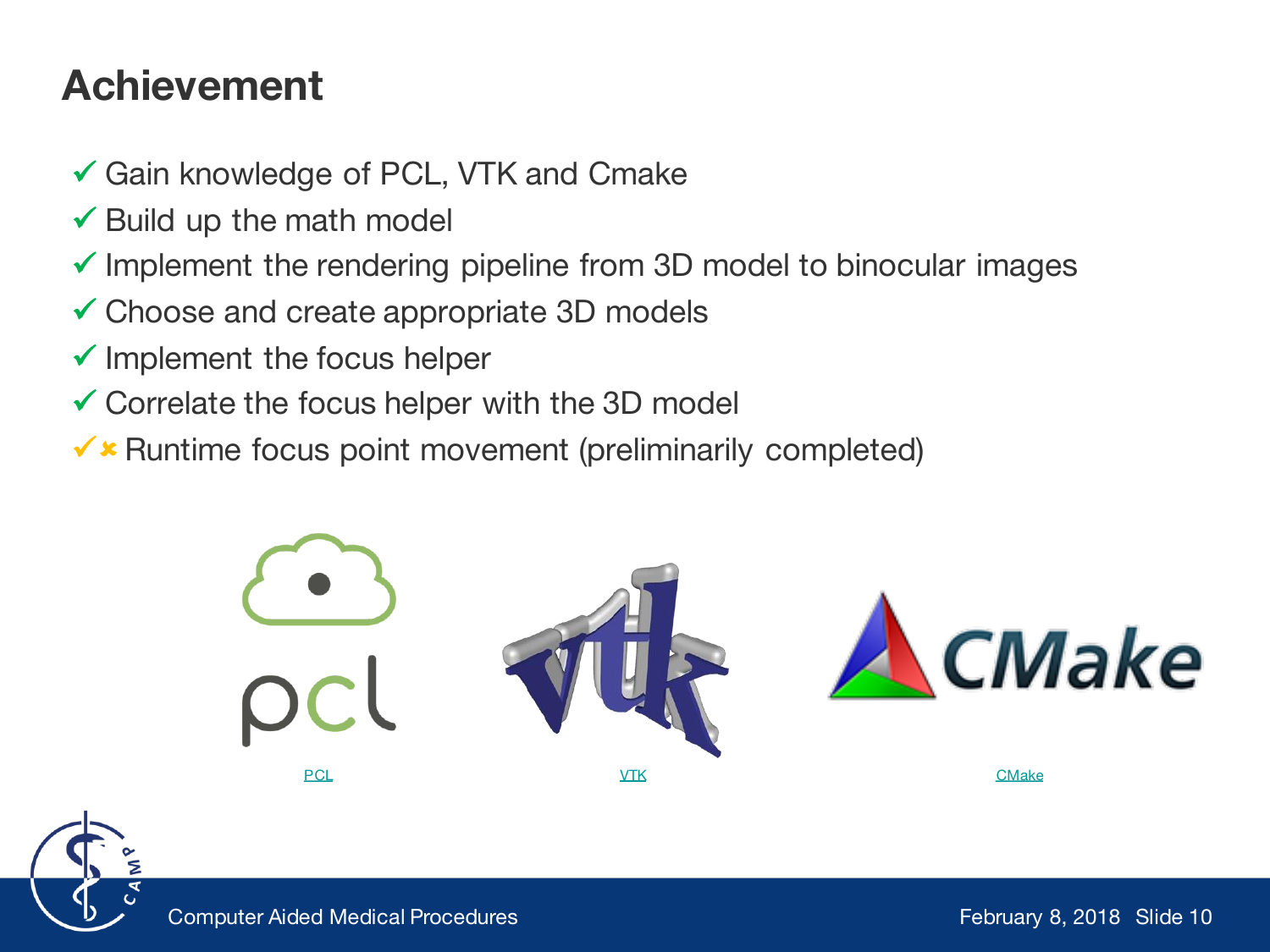## **Future work**

- Faster and smoother runtime focus point movement
- Better calibration between PCL coordinates system and real-world metrics
- Further testing on screens with different sizes
- Complete documentation

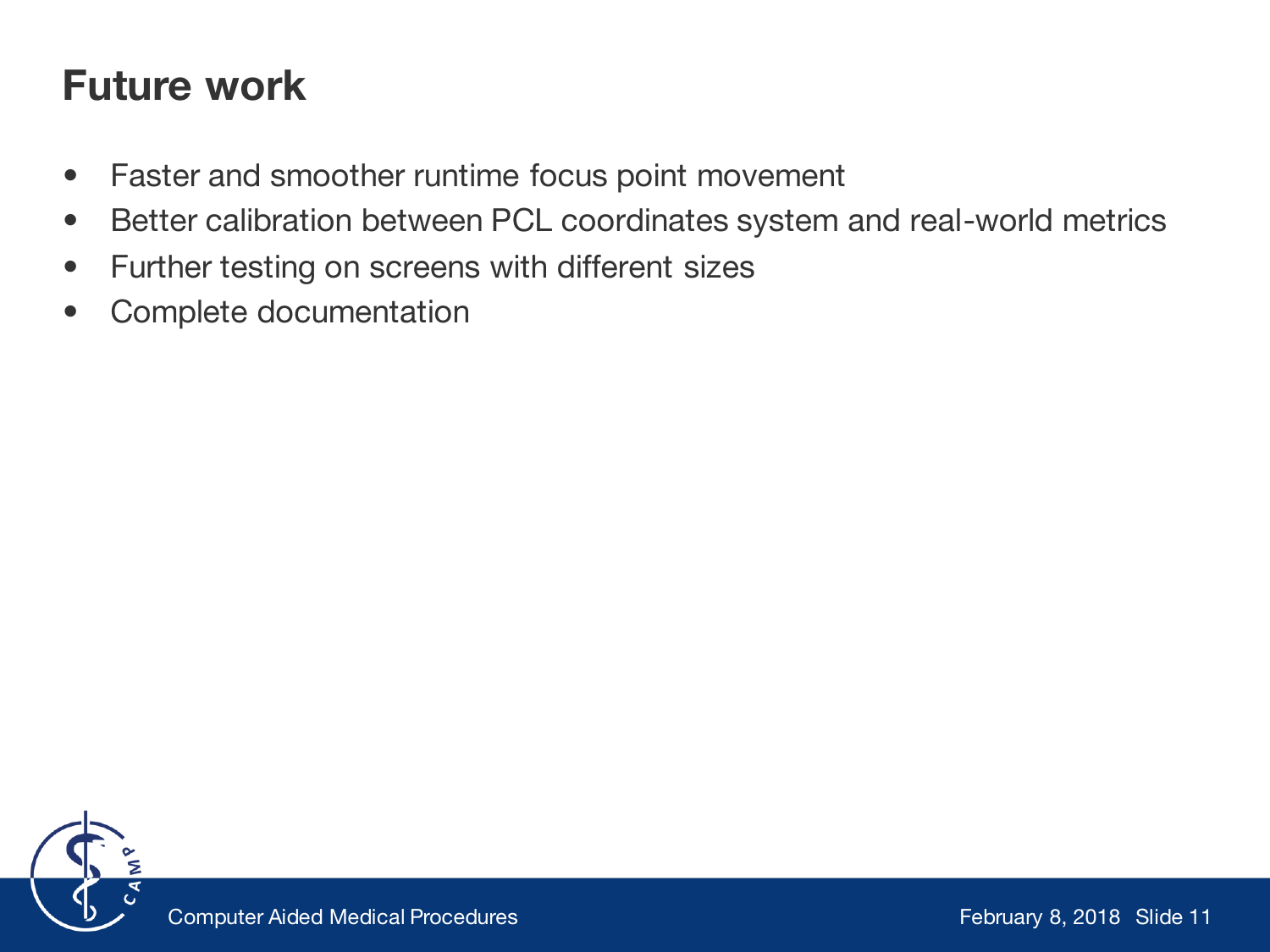### **Gantt Chart**